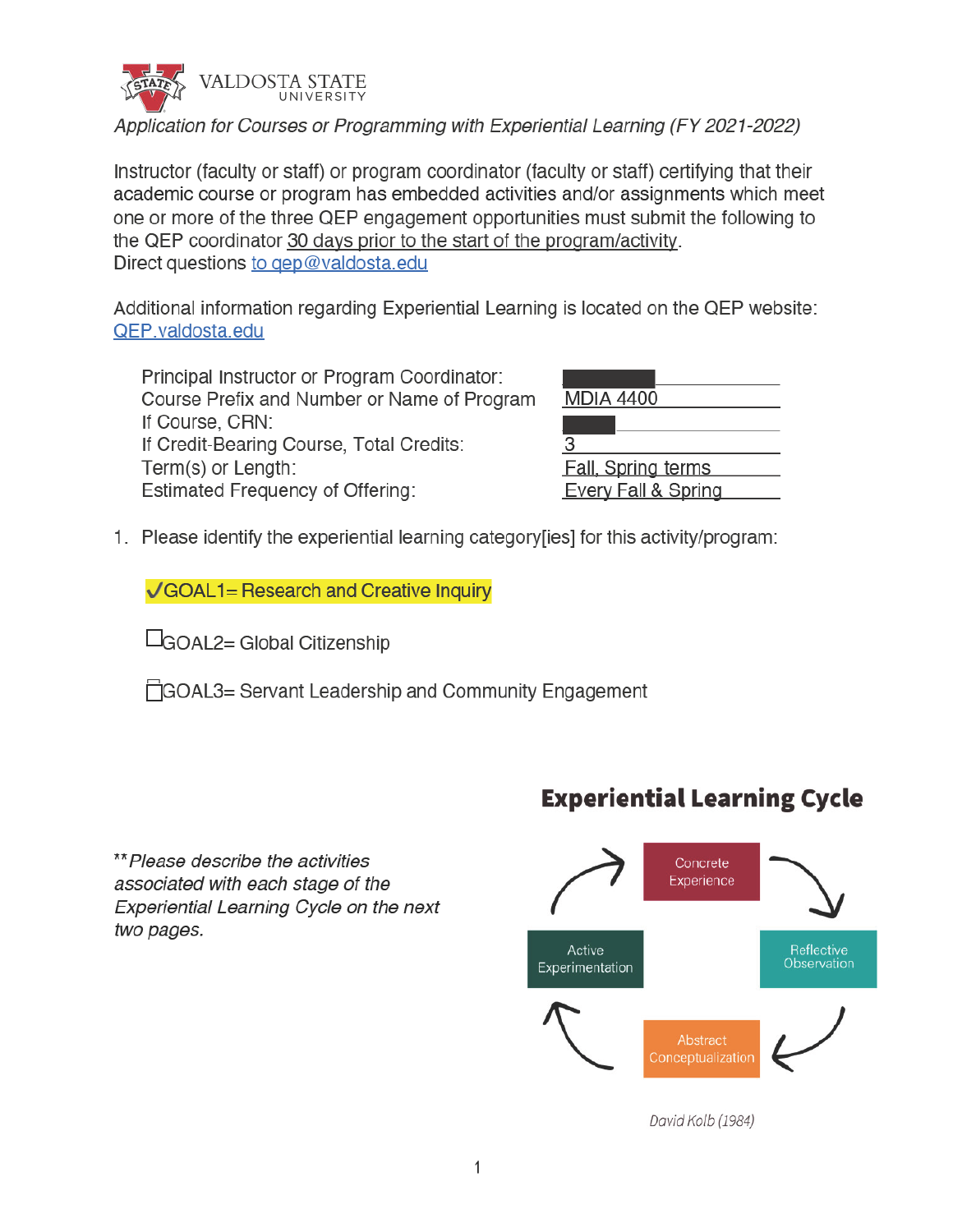

#### **Concrete Experience**

Choose one of the following options that represents the Concrete Experience task for students participating the Experiential Learning activity.

## **Readings**

Describe this task in further detail.

Throughout the semester, students are assigned readings from both their textbook and research journals. The assigned readings are broken down into theoretical (foundational) readings and application readings where a scholar has utilized a methodological approach discussed in our class (MDIA 4400), and applied it to a media text or practice. This format provides students with the foundational knowledge of critical media theory, as well as application examples for them to mirror their own media analyses on. The comprehension, synthesis, and applicability of these assigned readings are often difficult for students and require further discussion in class. Therefore, the readings are combined with active learning techniques during class such as checks for understanding, the "muddiest point" polls and discussion, and think-pair shares. The readings and in-class learning combined provide a blueprint for students' own attempts at media research.

From there, students will create a paper outline that is comprised of three "checkpoints" for instructor feedback and review: 1. Their research topic and thesis; 2. An annotated bibliography and; 3. A full-sentence outline. The paper planning process (i.e., checkpoints), begin at roughly week four in the semester and are generally 2-3 pages in length (see Appendix A for an example outline). The checkpoints are completed for a grade, but there are no points deducted for content issues or questions posed, as this process is really meant to help improve students' paper rather than penalize them for questions/areas for improvement. Each of the checkpoint due dates are roughly one week apart.

The readings continue throughout the semester so that students are continuously introduced to new perspectives and approaches as they work on creating and refining their own work. Following feedback from these first three checkpoints, they will submit a first draft of their own research paper. The task in this research assignment is to select one methodological approach and apply it to a media text of the students' choice (e.g., a film, TV series, musical artists' work, etc.)

### **Reflective Observation**

Choose one of the following options that represents the Reflective Observation task for student sparticipating the Experiential Learning activity.

Peer Analysis and Feedback

Describe this task in further detail.

Students will complete the outline and first drafts at roughly mid-point in the semester. Outlines and first draft papers will receive a grade and instructor feedback; this feedback is to be incorporated into the students' final research paper. Additionally, once students have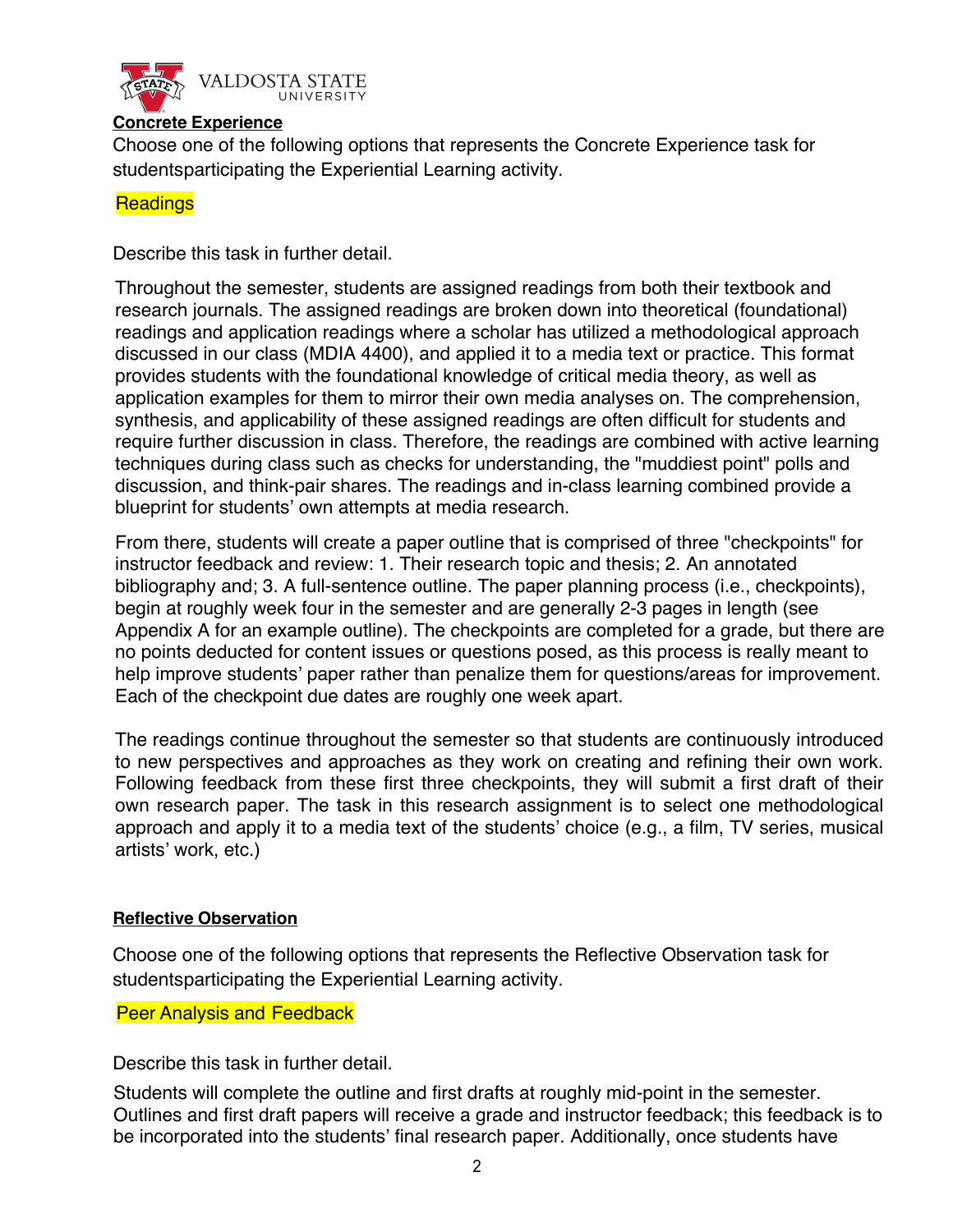

received feedback for their first draft, they participate in a private reflection assignment where they answer the following questions:

- What was the most challenging aspect of completing your first draft?
- What did you learn about yourself as a writer?
- What might you do differently as you work toward your final paper?
- What do you think is the value to you personally, intellectually, or academically in completing this assignment?
- What is your response to the feedback provided by the instructor? Be specific.

Finally, students will also participate in peer analysis and feedback during the poster symposium. Through this process, students will evaluate a set number of research projects per class period (e.g., four per day), which will be returned to the instructor and the student for further consideration.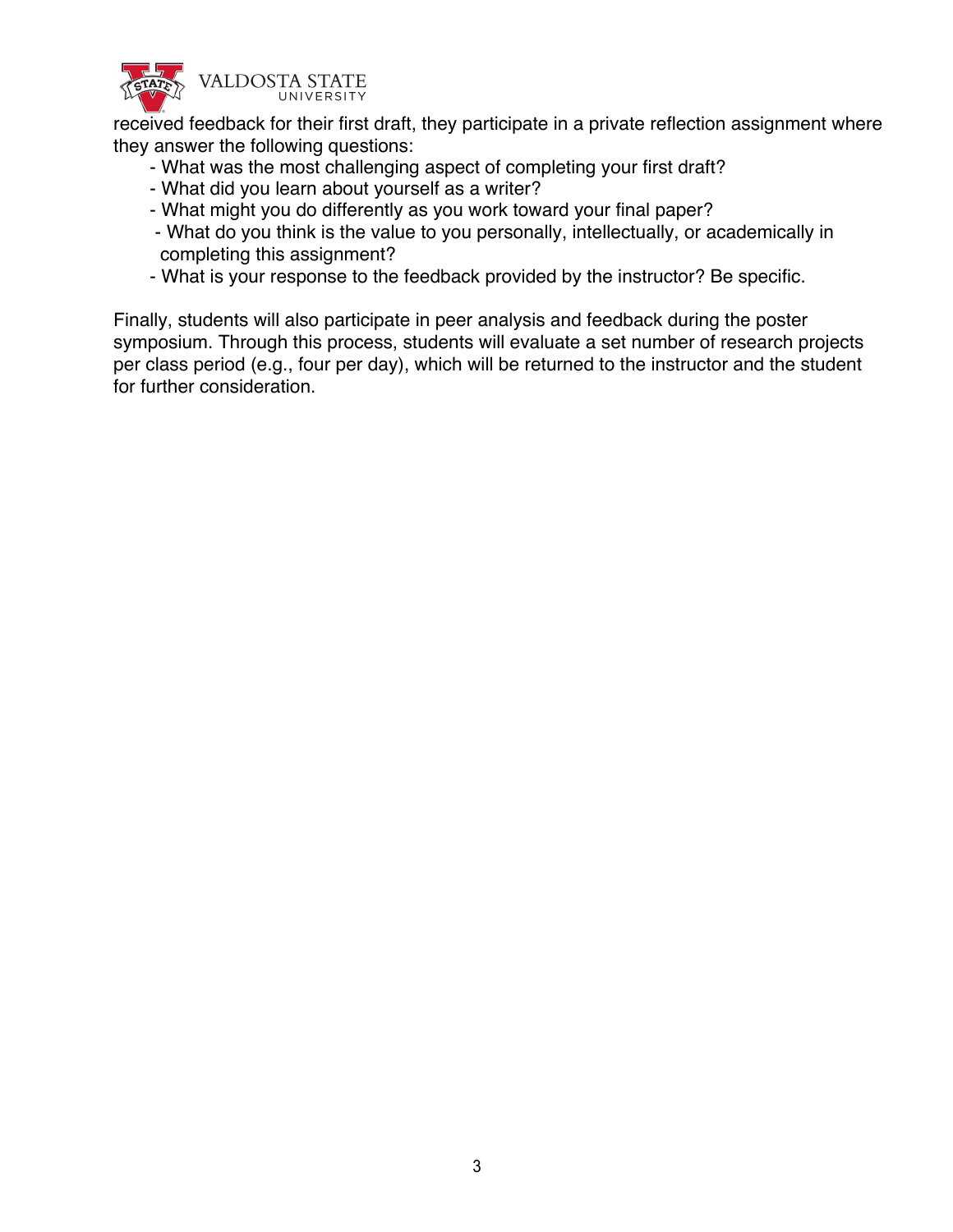

# **Abstract Conceptualization**

Choose one of the following options that represents the Abstract Conceptualization task for students participating the Experiential Learning activity.

#### **Sequencing Facts/Events**

Describe this task in further detail.

In the outlines and first draft papers, students will receive feedback from the instructor and their peers regarding how to improve their final research product. The latter form of feedback takes place during an in-class peer evaluation exercise where students read and review the work submitted by peers. Sequencing of information, logical flow, and cohesion are all questions addressed in the peer evaluation form (See Appendix B for evaluation form). Following this feedback, students must determine the organization, sequencing, and inclusion of facts/ findings in their final research paper. They will also need to consider what information is relevant and applicable to their research project. Finally, they will also need to consider how these findings translate via the written word as well as through a visual medium (i.e., poster presentation).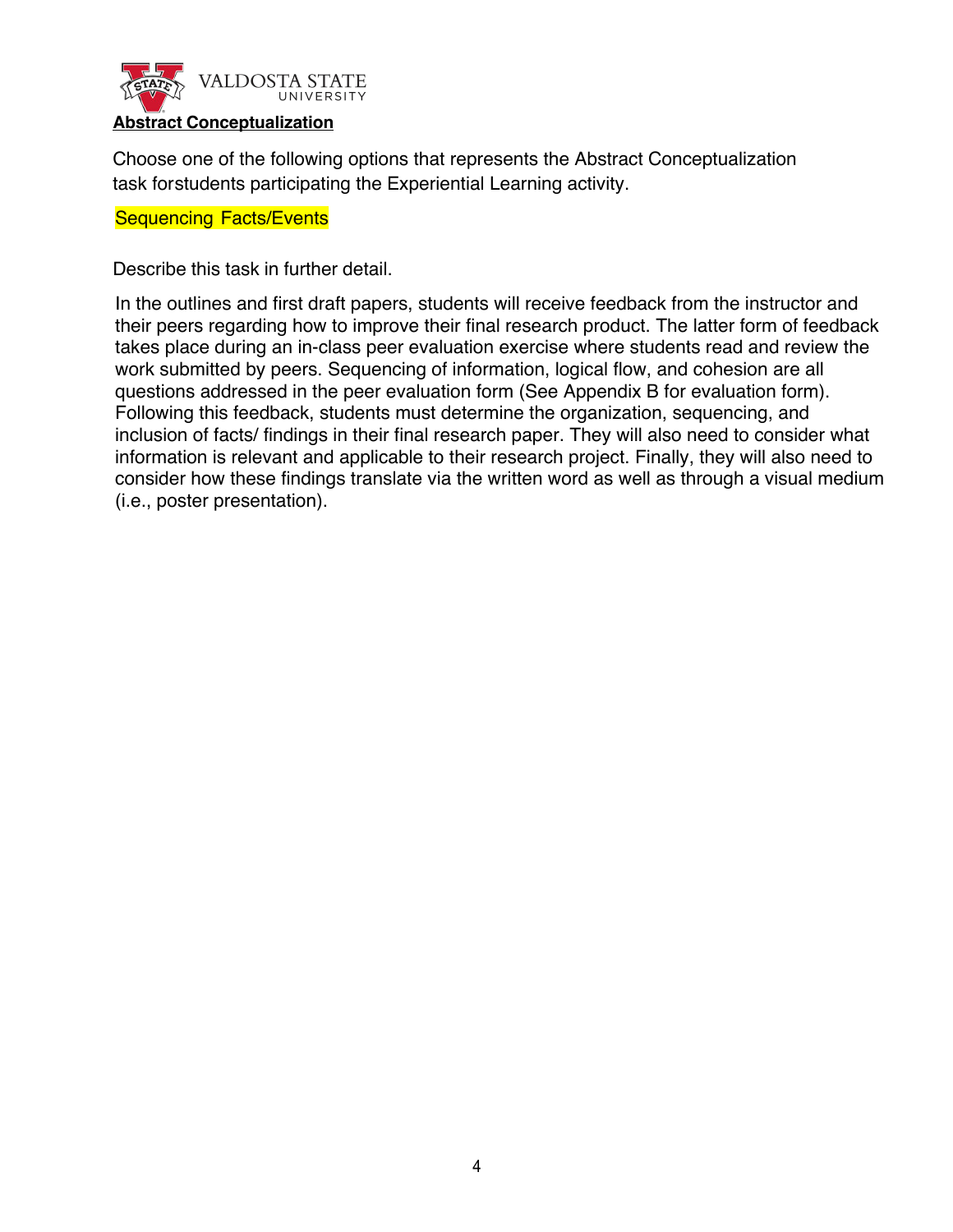

#### **Active Experimentation**

Choose one of the following options that represents the Active Experimentation task for students participating the Experiential Learning activity.

## **Authentic Applications**

Describe this task in further detail.

Students in the course will incorporate the feedback received – at various stages to further develop and hone their research project. They will apply what they have learned about media theory, the research process, and writing results into a final research paper that will be submitted for a grade. Importantly, the application and findings addressed within the research paper will also be presented in a symposium-style poster presentation at the end of the semester. Ideas and content for the poster symposium will be addressed for at least two class periods prior to the research symposium. During these class periods, students will review in groups (and with the instructor) their ideas for presenting their findings at the research symposium. The symposium will take place in the UC Rose Room and is open to additional faculty (beyond the course instructor) as well as other students in the Communication Arts Department. Allowing for a broader audience will provide meaningful commentary and feedback from others outside of the MDIA 4400 class. Students will also evaluate each other's final research product via a peer evaluation form (see Appendix B-2).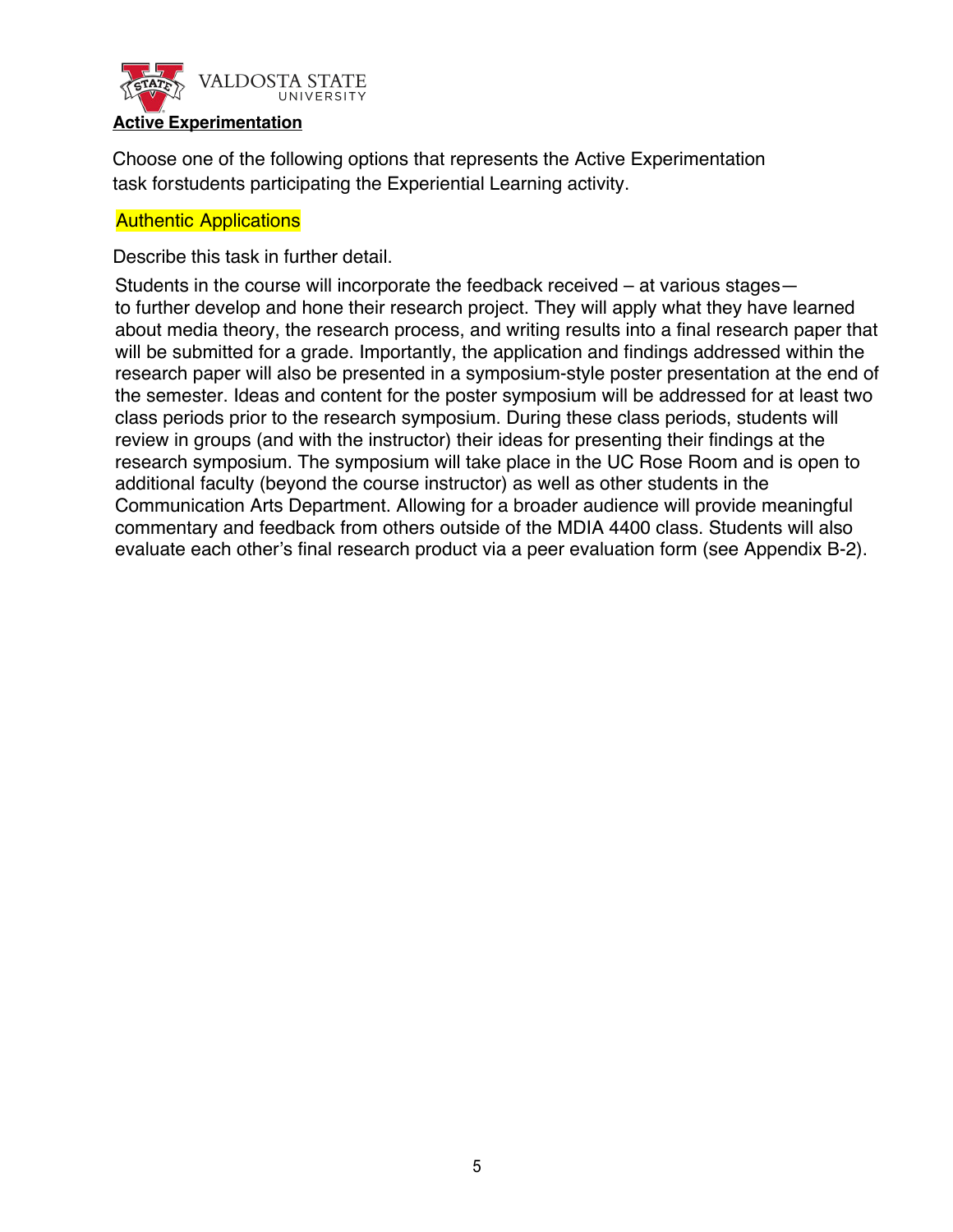

VALDOSTA STATE

2. I agree to have student participants submit the **written reflections** about the opportunity using the instruments provided by the QEP Coordinator.

**D** Yes

- $\Box$  No
- 3. I agree to score the student written reflection using the rubric provided and provide that information to the QEP Coordinator 30 days after completing the learning opportunity.

**□ Yes** 

 $\Box$  No

4. I agree to write an instructor or program coordinator reflection about this experiential learning activity and provide it to the QEP Coordinator 30 days after completing the learning opportunity. [1-2 max pages]

**□ Yes** 

 $\Box$  No

5. A) If credit-bearing course, USG-approved attributes will be assigned to the course in Banner for the term specified. Mark those codes below for which you believe best describe the learning to take place in the course.

B) If program or non-credit-bearing course, identify the total contact hours for the experiential learning opportunity

**Service Learning.** Courses that (1) require student participation in service projects or community engagement (either on campus or through institutional partnerships with off-campus organizations) and (2) integrate the service experience into the course content

 $\Box$ ZSL1= Service learning courses that require 10 or less hours of service  $\Box$ ZSL2= Service learning courses that require 11 to 20 hours of service  $\Box$ ZSL3= Service learning courses that require 21 to 50 hours of service  $\Box$ ZSL4= Service learning courses that require 51 or more hours of service

**Undergraduate Research or Creative Project**. Courses that are primarily focused on an undergraduate research experience where the students conduct an original research or creative project

 $\Box$ ZUR1= Research or creative project requires 30 or less contact hours

 $\Box$ ZUR2= Research or creative project requires 31 to 50 contact hours

 $\Box$ ZUR3= Research or creative project requires 51 to 100 contact hours

 $\Box$ ZUR4= Research or creative project requires 101 or more contact hours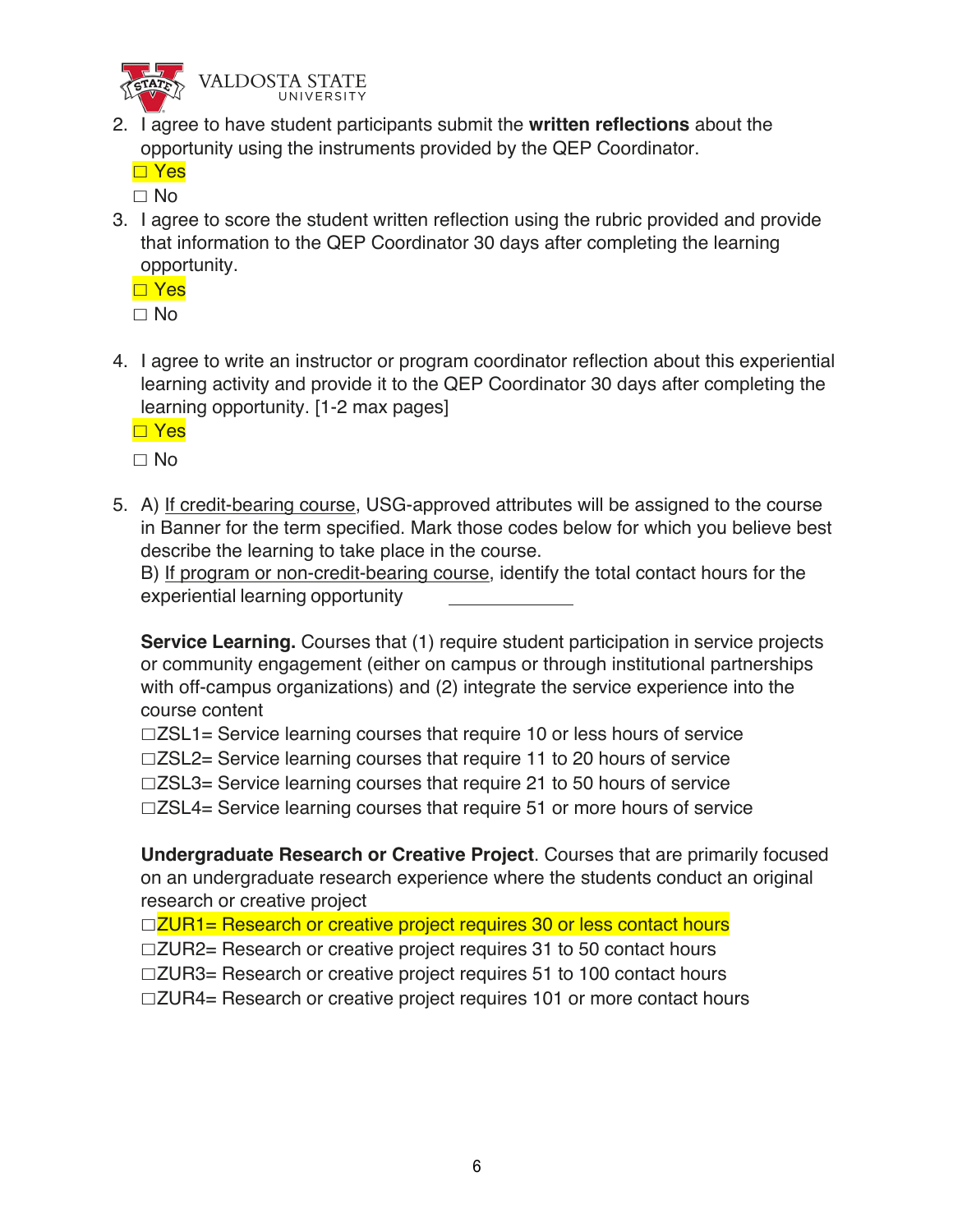

**Work-based Learning**. Courses that (1) require for-credit internships, practicums, clinicals, co-ops, or similar work-based experiences and (2) integrate the work experience into the course content.

 $\Box$ ZWL1= Work-based component requires 30 or less contact hours

 $\Box$ ZWL2= Work-based component requires 31 to 50 contact hours

 $\Box$ ZWL3= Work-based component requires 51 to 100 contact hours

 $\Box$ ZWL4= Work-based component requires 101 or more contact hours

# **Capstone.**

 $\square$  ZCAP= Course offered to undergraduate students to capture a culminating project or exhibition (e.g., a thesis, performance, project) that serves as a final academic experience.

# **Study Abroad**

 $\Box$ ZSAB= Study Abroad (The course is taught outside of the United States and results in progress towards a degree at the student's home institution)

 $\square$ ZSAW= Study Away (The course is similar to Study Abroad in that it generates similar educational, learning and development objectives by teaching students to think, reflect upon themselves and interact with others but it is taught within the United States in a location significantly different than the home campus.)

Identify the duration of the trip (not the length of the course):

 $\Box$ ZSA1= Less than 2 weeks

 $\Box$ ZSA2= 2 to less than 4 weeks

 $\Box$ ZSA3= 4 to less than 8 weeks

 $\square$ ZSA4= At least 8 weeks but less than a full semester

 $\square$ ZSA5= One semester

Identify other applicable components about the study abroad/study away experience:

 $\Box$  EXSAC= Faculty Led (The course is taught by a faculty member at your institution who is leading the trip)

**TESAD= Branch Campus Abroad (The course is taught at a USG's branch** campus abroad such as the sites in Costa Rica, Cortona, Oxford, Montepulciano)

ZSAE=Embedded (The course is partially taught on the USG campus, and partially taught abroad, such as courses with a trip over Spring or Winter Break)

**TESAF=USG Consortium Study Abroad (The course is taught as part of one** of the USG World Regional Council Study Abroad trips, such as European Council and Asia Council trips)

ZSAG=International Service Learning (credit bearing volunteering, community development and/or other related educational experience abroad)

ZSAH =Internship Abroad/Away (credit bearing work experience abroad)

ZSAI =Research Abroad/Away (credit bearing research experience abroad,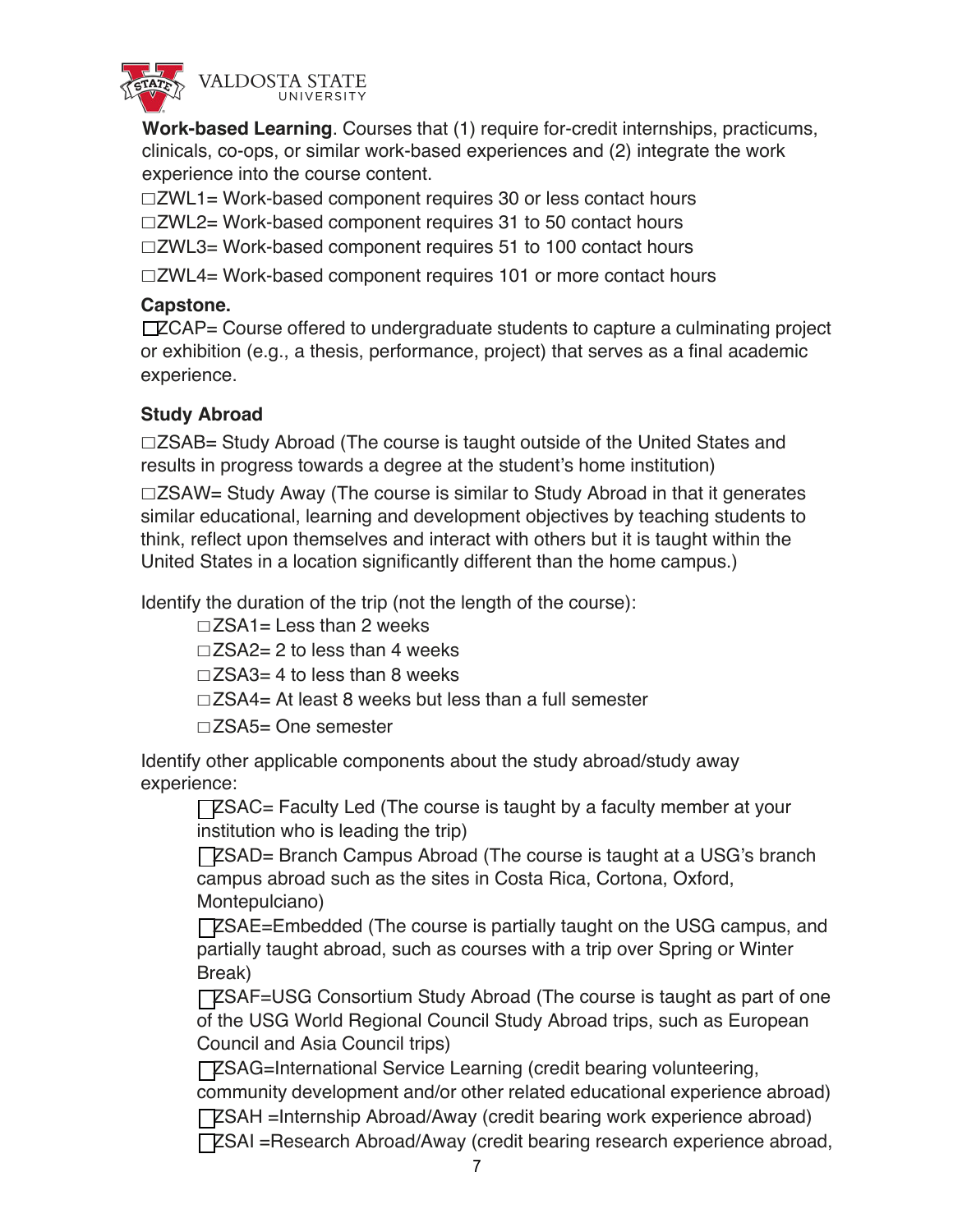